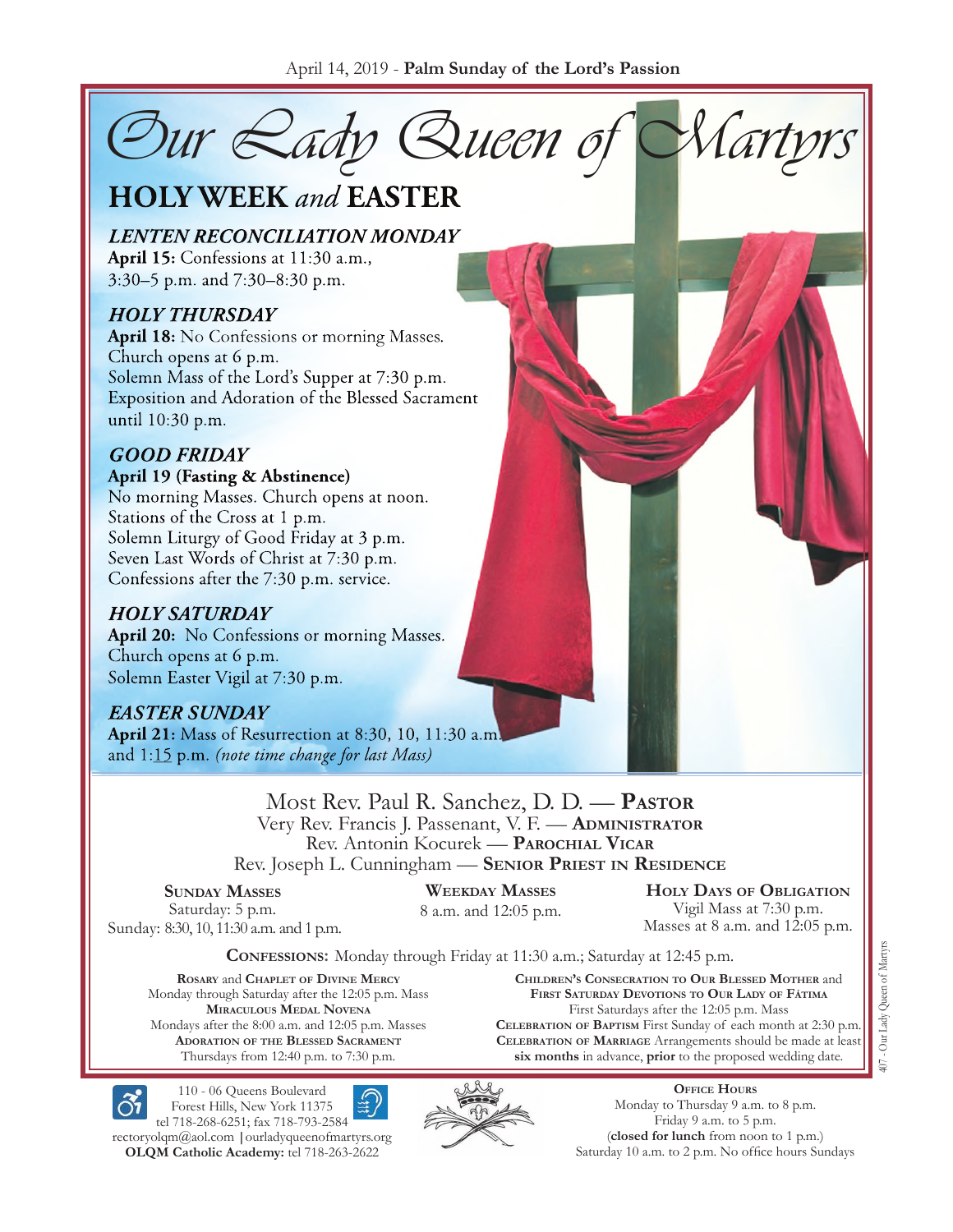### **Masses for the Week**

*Saturday, April 13* **Saint Martin I 8 a.m.** Ismael Alicea **12:05 p.m***.* Peter Jennings **4:45 p.m***.* Blessing of Palms and Procession **5 p.m***.* Stella Natsue Yamade-Wu

*Sunday, April 14* **10 a.m. Family Mass celebrated for the parishioners of Our Lady Queen of Martyrs** *Children's Liturgy of the Word* 

*Monday, April 15* **8 a.m.** Souls in Purgatory **12:05 p.m.** Maria and Vincenzo Malizia and family

> *Tuesday, April 16* **8 a.m.** Souls in Purgatory **12:05 p.m***.* Barbara Hagerey

*Wednesday, April 17* **8 a.m.** Elaine Trubia **12:05 p.m***.* Antoinette Grosso

#### **Triduum**

*Holy Thursday, April 18 Church Opens at 6 p.m. (No Morning Masses or Confessions)* **7:30 p.m.** Solemn Mass of the Lord's Supper Washing of the Feet; Exposition and Adoration of the Blessed Sacrament until 10:30 p.m.

*Good Friday, April 19 Church Opens at Noon (No Morning Masses)* **1 p.m.** Stations of the Cross and Veneration **3 p.m.** Solemn Liturgy of Good Friday Veneration of the Cross; Communion Service **7:30 p.m.** Solemn Liturgy of Good Friday Seven Last Words; Veneration; Communion followed by Individual Confessions

*Holy Saturday, April 20 Church Opens at 6 p.m. (No 5 p.m. Mass or Confessions)* **7:30 p.m.** Solemn Easter Vigil

**EASTER** *Sunday, April 1* **Masses at 8:30, 10, 11:30 a.m. and 1:15 p.m.**

# **Remember Our Deceased**

Vistalia Garcia, Albina Kajtazi, Jean-Pierre Seymour, Claudia Seymout, Diana Tejada, Zygmunt Wolk

# **Remember Our Sick**

Blanche Aeppli, Svetiana Abramova, Mark Bradley, Luis Fernando Cardenas, Augustine Cisneros, Mary Ann Cornell, Irene Cucurella, Tracy Cuva, Eduardo De Santis, Joan Donnelly, Norman Doucette, Baby Luka Dudashvili, Lidia Flores, Anne Gorin, Stephanie Feldman, Alice Fromer, Gaye Fruscione, Pat Gmerek, Alex Guttierez, Ann Harding, Sean Harrison, Robert Heyer, René Hojilla, Henry Johnson, Lynne Keeley, Jacqueline Lisandrelli, Liz Maryon, Artur Mavashev, Louie Mavashev, Marina Mavashev, Veronica Nissan, Richard O'Keeffe, Clara Patoff, Grace Plank, Maureen Piatt, Nancy Piotrowski, Veronica Pulanski, Nora Radocea, Scott Salbo, Scaturro family, Chris Townley, Gail Whelan, Brittany Zaita—**and all parishioners currently in nursing homes, hospitals or confined to their homes**

# **Main Events of the Week**

*Saturday, April 13* **4:45 p.m.**, *outdoors/church:* **Blessing and Procession with Palms followed by the Vigil Mass**

**6:30 p.m.,** *McLaughlin Hall:* **OLQM Catholic Academy Spring Bash** 

*Palm Sunday, April 14* **Blessed Palms Distributed at All Masses**

**2:30**–**5 p.m.,** *church:* **Choir Rehearsal for Triduum**

*Reconciliation Monday, April 15* **11:30 a.m., 3:30**–**5 p.m., 7:30**–**8:30 p.m., Confessions**

**7 p.m.,** *rectory:* **Bereavement Support Group meeting**

*Tuesday, April 16* **11:30 a.m., Confessions**

**7:30 p.m.,** *choir loft:* **Choir Rehearsal**

*Wednesday, April 17* **11:30 a.m., Confessions** 

**Religious Education 3:45**–**5 p.m.,** *levels 1, 2, 3, and 4*  **7 p.m.,** *levels 5, 6, Confirmation, FFO I* 

*Holy Thursday, April 18* **No Confessions 10**–**11:30 a.m.,** *church:* **Altar Server Rehearsal for Mass of the Lord's Supper**

**10:30 a.m.,** *nursing home:* **Forest View Nursing Home Mass**

*Good Friday, April 19* **Rectory Offices Closed**

**Confessions after 7:30 p.m. Good Friday Liturgy**

*Holy Saturday, April 20* **No Confessions**

**9**–**10:15 a.m.,** *church:* **Altar Server Rehearsal for Easter Vigil 12:30**–**1:30 p.m.,** *church:* **Altar Server Rehearsal for Easter Sunday**

> The **Wine and Hosts** are offered for the intentions of **Bidyahwatee Goolcharran**

The **Paschal Candle**  is offered in loving memory of **Celina Cavalier** —*requested by her niece Jusette Meaney*

#### **We pray for the men and women of our Armed Forces serving in the U.S. and abroad**

Eric Böhm, Sergio Borrero, Thaddeus Buenaventura, Ricardo Cantillo, 407 - Our Lady Queen of Martyrs Bobby DiTroia, Armando Fellin, Andrew Gonzalez, A. Jay James, William (Will) Klos, Michael Le Floch, Louis Mannino, Jean-Marc Moïse, Brian Quinn, Justin Pabse, Adam Rearick, Rodney Ross, McNeely Royal, Victoria Tissler-Bacca, Charles Torres, Jose J. Vaz, Mollie Rae Whitley, William Youssef, Phillip Whitley, Jeff Zabala. **Please pray for all who risk their lives for our safety, including police, fire, corrections and military personnel.** 407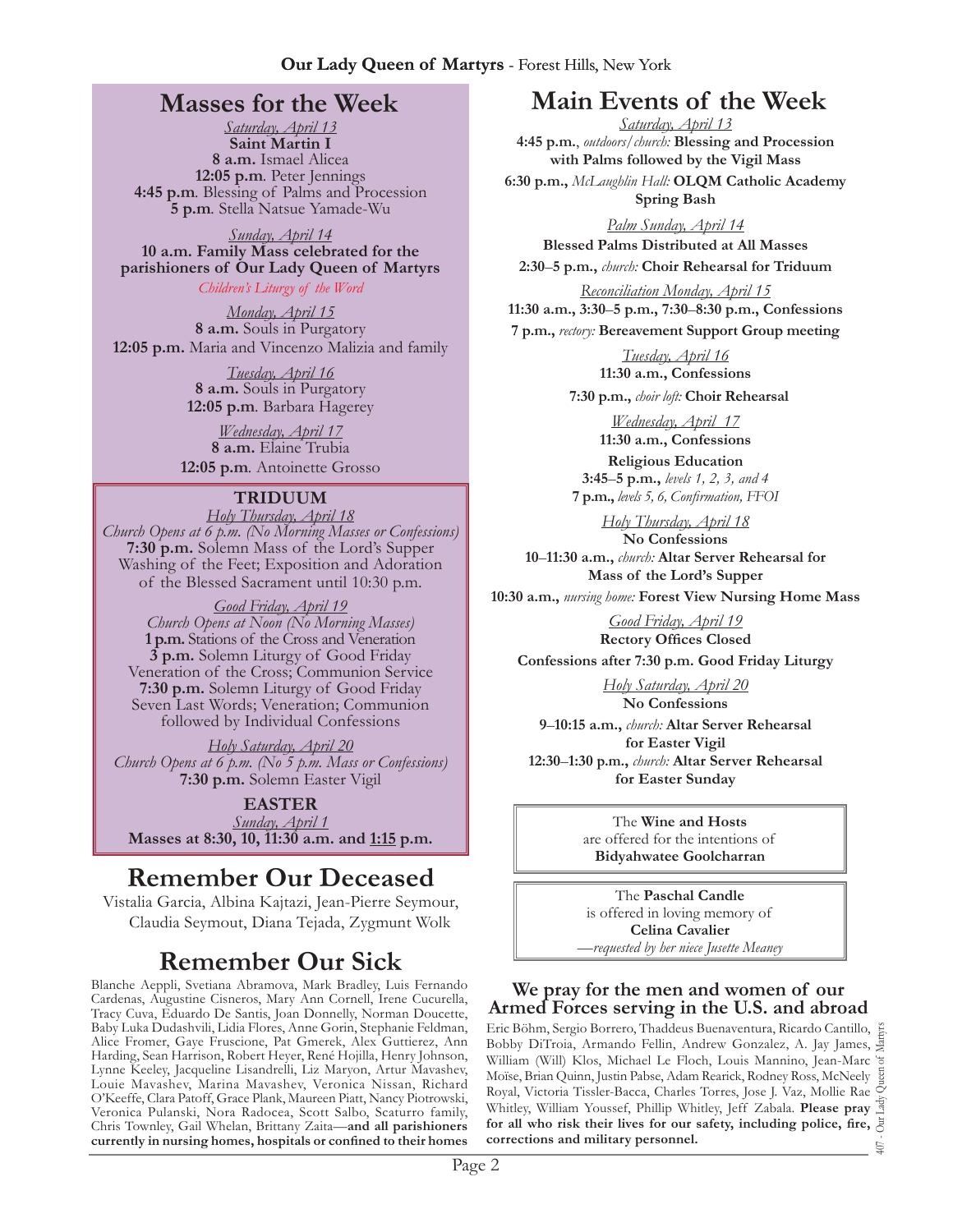# **Sunday Mass Assignments Order of Mass**

#### SATURDAY, APRIL 13 *4:45 p.m.*

 *Celebrant:* Father Passenant *Lectors:* Helen Errera, Sandy Singh *Leader of Song:* Paula Rocheleau Hernández *EMHCs:* Joseph Pollini, Yorke Mizelle

#### **Sunday, April 14**

#### *8:30 a.m.*

*Celebrant:* Father Antonin *Lectors:* Aldison Andrade, Gina Warshaw *Leader of Song:* Cheryl Manrique *EMHCs:* Grace Sommero, Roger Aguinaldo, Jack Butera

#### *10 a.m.*

*Celebrant:* Father Passenant *Lectors:* Chris Wellbrock, Celeste Zervas *Leader of Song:* Cheryl Manrique *Children's Liturgy of the Word:* Emer Herity *EMHCs:* Frank Schaefer, Lilia Penagos, Gerald Abes

#### *11:30 a.m.*

*Celebrant:* Bishop Sanchez *Lectors:* Gregory Stein, Charles Tse *Leader of Song:* Paula Rocheleau Hernández *EMHCs:* Jacqueline Lakah, Jonathan Rodriguez, Angela Damone

#### *1:15 p.m.\**

*Celebrant:* Father Cunningham *Lectors:* Siobhain Kandra, Joanie Molina *Leader of Song:* Jennifer Gliere *EMHCs:* Beth Barretto, Eddy Eng, Maria de Jesus Aguirre

*Members of the Altar Server Society at all Sunday Masses*

**Thank you to all those who serve as ushers**

*\*Note:* Start time of the last Mass today and on Easter Sunday will be 15 minutes later, at 1:15 pm.

# **Easter Duty**

All Catholics who have been initiated into the Holy Eucharist are expected to receive Holy Communion at least once a year, during the Easter season (between the First Sunday of Lent and Trinity Sunday, on June 16).



**Palm Sunday** *Cycle C—Choir Mass at 11:30 p.m.* 

**Procession** "Palm Sunday Processional"*—Choir (Sat. 4:45 p.m. outdoors; Sun. 11:30 a.m. indoors)*

**Entrance** *Missal* #139—"All Glory, Laud, and Honor" "Enter His Sanctuary Singing"—*Choir*

**Mass Parts:** People's Mass *(Vermulst)*

**First Reading:** *Missal pg. 104 —*Isaiah 50:4-7

**Responsorial Psalm**—Missal pg. 104

**Second Reading:**  *Missal pgs. 104-105—*Philippians 2:6-11

**Gospel:** *Missal pgs. 105-109-—*Luke 22:14–23:56

**Homily**

**Offertory** "The Palms" *(J. Fauré)—Choir Missal* #725— "At the Name of Jesus"

**Communion** "Ride On! Ride On!" *(J. P. Scott)—Choir* Organ Meditation *Missal* #148—"O Sacred Head, Surrounded"

> **Closing Hymn** *Missal #712—*"Lift High the Cross"

### **Second Collections**

›› Today's second collection is our Easter gift to the church.

›› Sunday, April 21, the second collection will be our Easter support of senior priests. There is also an envelope for the Easter Music and Liturgy.

›› Please use the blue envelope at any time to contribute to the Parish Endowment Fund or, at our Parish Giving portal, select Blue Envelope from the pull-down menu. More at ourladyqueenofmartyrs.org/blue-envelope.



WELCOME! We have an assisted listening device available if you have difficulty hearing. Please come to the sacristy for further information. If a disability makes it difficult for you to fully participate at Mass or other activities of the parish, please email our **Parish Advocate for Persons with Disabilities**, Karen Mongiello, at [disabilities.olqm@gmail.com,](mailto:disabilities.olqm@gmail.com) to make your special needs known.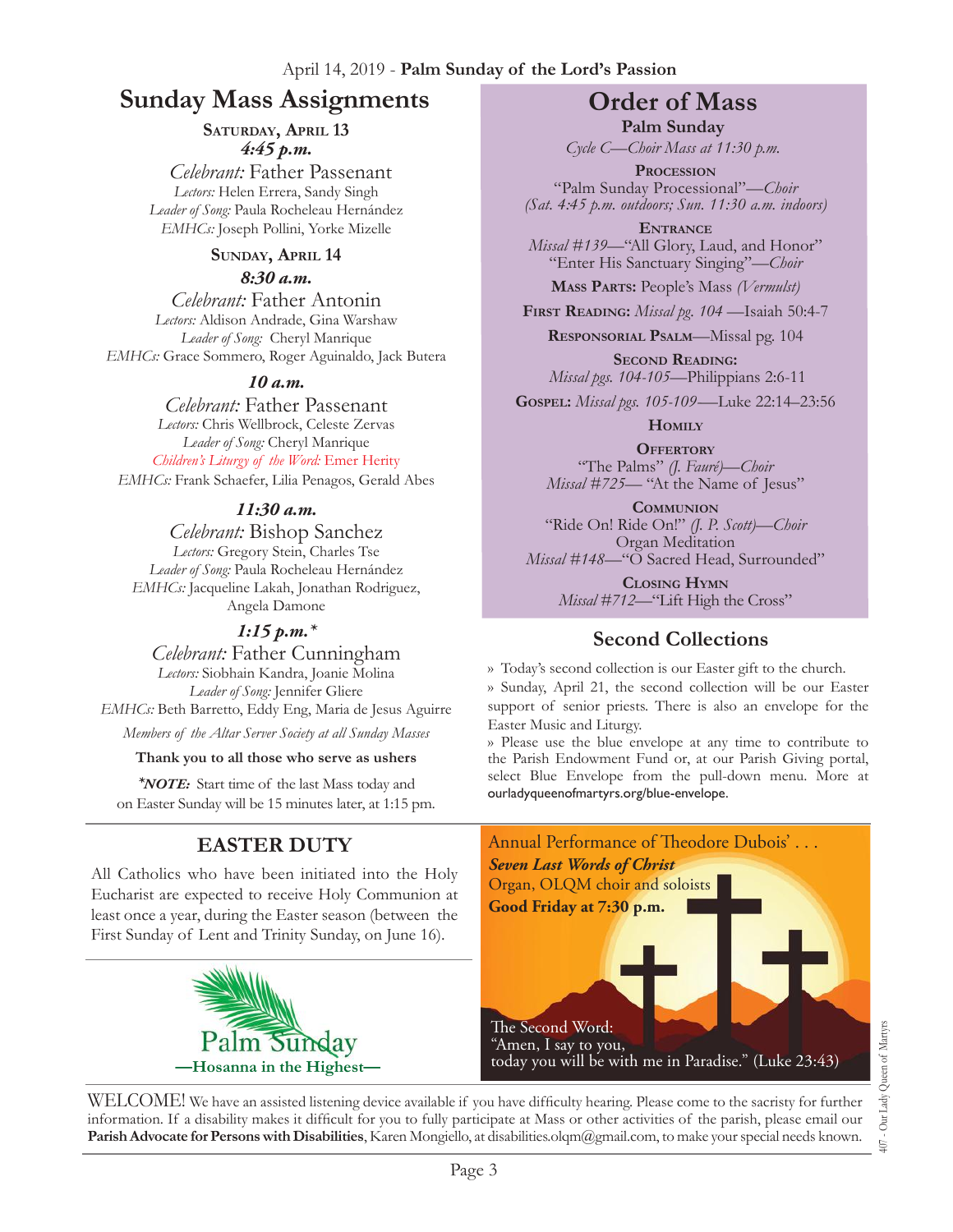# **The Easter Triduum**

We invite you to bring family members and friends with you to Church this Holy Week as we prepare for the joyous celebration of the resurrection. Triduum (Latin for "three days") represents the most sacred time in the Church year. It begins on the evening of Holy Thursday and ends on the evening of Easter Sunday, the day of the Lord's Resurrection.

**Holy Thursday** celebrates the Mass of the Last Supper, recalling Jesus' final meal with his disciples, when Jesus instituted the Eucharist for the Church and washed his disciples' feet (Jn 13:1- 15) as a sign of the service we are called to live. Holy Thursday Mass ends in silence and time spent in adoration of the Blessed Sacrament.

On **Good Friday** we proclaim the Lord's Passion (Jn 18:1-19.42), crucifixion, and death. Good Friday is the only day of the year when the Catholic Church does not celebrate Mass. It is a day of fasting and abstinence and we meditate on the Stations of the Cross and the Seven Last Words of Christ.

**Holy Saturday** is the Great Easter Vigil, the high point of the Triduum, when we reenact the passage from death to life. On this night we light the Easter (Paschal) candle, sing the Easter proclamation, recount the story of our salvation, renew our baptismal vows, and celebrate the Eucharist.

# — **This Monday of Holy Week** — **Experience God's Mercy in the Confessional**

Churches throughout New York City will be open extended hours for Lenten confessions this Monday, April 15. Our parish priests will be available to hear your confession in the morning (11:30 a.m.), afternoon (3:30–5 p.m.) and evening (7:30–8:30 p.m.).

During Holy Week, the next opportunities for confession at our church will be on Tuesday, April 16 and Wednesday, April 17 at 11:30 a.m. and on Good Friday following the 7:30 p.m. "Seven Last Words of Christ" liturgy.

### **Good Friday** Stations of the Cross at 1 p.m. **Good Friday Liturgies with Veneration and Communion at 3 p.m. and 7:30 p.m.**

Mary's Way of the Cross is the Passion as told through the eyes of Christ's mother and it is the customary devotion said here at this church dedicated to the Queen of Martyrs. It is a very moving experience. Please join us for Good Friday Stations and our afternoon and evening Liturgies of Good Friday.

# **GOOD FRIDAY COLLECTION**



Each year the Holy Father invites Catholics to support fellow Christians and sacred shrines in the Holy Land.

God bless you for your generosity.

### **FRANCISCANS OF THE HOLY LAND**

1400 Quincy Street NE, Washington, D.C. 20017 yfranciscan.com | 202-526-6800

#### **About the Good Friday Collection**

During Holy Week, the Gospel readings come to life in a special way as we gather to celebrate the life, death and Resurrection of Jesus. The readings remind of our special connection to the land where this story unfolded.

The annual Pontifical Good Friday Collection is requested by Pope Francis. It continues a longstanding commitment to helping Christians in the Holy Land. In the Acts of the Apostles, we read that even St. Paul urged his missionary Churches not to forget the needs of the Church in Jerusalem.

The 29 parishes in the Holy Land lead worship, offer Christian formation and education, and provide housing and food to the poor. Those serving there need our help. A donation to the Holy Father's annual appeal is a direct way to express solidarity and make a difference in the lives of those caught up in war, violence, and instability in this region.

Please be as generous as you are able when called on to support this special collection this week.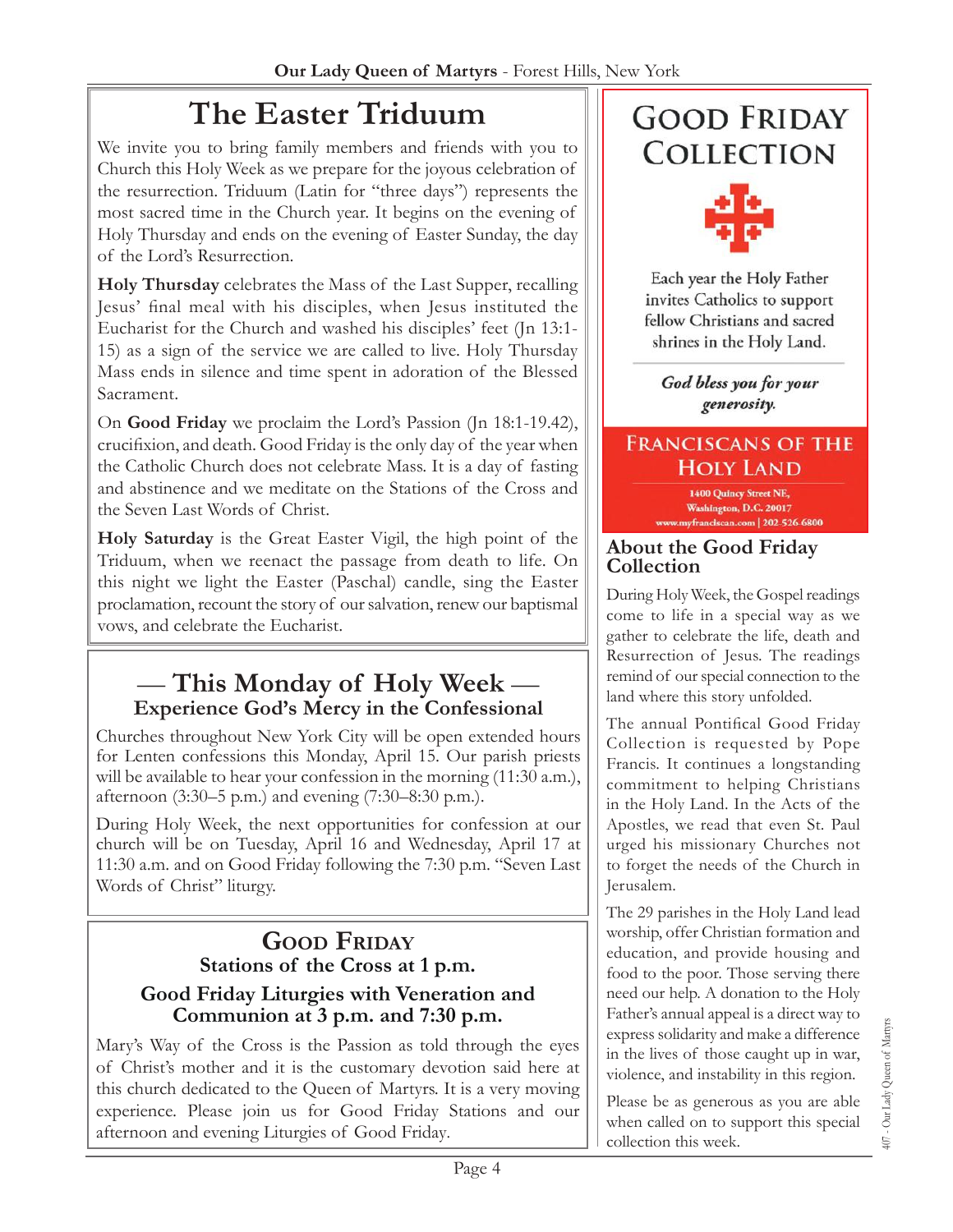# **Recent Baptisms at Our Lady Queen of Martyrs**

**Erin Moorea Capobianco** daughter of Melissa and Christopher Capobianco

**Leah Viola D'Silva** daughter of Liliana and Ashley D'Silva

**Kamila Nicole Fiallos**  daughter of Kibel and Victor Fiallos

**Nicolas Xander Fiallos**  son of Kibel and Victor Fiallos

**Kennedy Frances Mazzaro**  daughter of Ashley and Salvatore Mazzaro

**Alyssa Marie Morrison**  daughter of Daniella and Jonathan Morrison

**Riley Juliette Rosas** daughter of Tracy and Efrain Rosas

**Maria Cecilia Oliveria** daughter of Rogerio and Lilian Oliveria

*Congratulations to the children, their parents and godparents!*

# Single Adults Group News **Single Adults Group News Single Adults Group News Single Adults Group News**

The April monthly meeting is scheduled for **Saturday, April 27 at 1:30 p.m.** in the rectory basement meeting room. Activities for the upcoming months are on the agenda. After the business segment, we will have another Game Day, so please feel free to bring board, card, and trivia games and some healthy snacks. Newcomers are always welcome. For more information about the group, please call the hotline at **718-361-3201**.

# **Divine Mercy Pilgrimage**

April 28 - Sunday after Easter with the OLQM Charismatic Prayer Group

Bus departs **6:30 a.m.** (sharp) from Our Lady Queen of Martyrs Church for the **National Shrine of the Divine Mercy** in Stockbridge, Massachusetts. Cost: **\$55/person.**  Wear good walking shoes and please reserve early. For tickets (first come, first serve), please call

any of these prayer group members: Cely De Borja 718-255-1654 or 347-743-2304 Cecile Mendoza 347-453-4147 Virgie Punto 917-770-0897 Nellie Milite 718-704-3862 Marlyn Pagmanua 347-791-4398

**Bereavement Support Group**

The parish support group offers help and healing for the hurt of losing a loved one. Meetings are always **Monday evenings, 7**–**9 p.m.** Scheduled for **April 15** (one meeting date in April), **May 6 & 20, June 3 & 17.** If interested in attending, please contact the rectory at 718-268-6251 or email group facilitator, Commissioned Lay Pastoral Leader

### **Angel Layettes**

Babies born to pro-life mothers are in desperate need of clothing. Our rectory accepts donations of new layette items, sized newborn to nine months—sacques, booties, sweaters, hats, undershirts, blankets and other baby essentials—on behalf of the Bridge to Life. Please bring donations to our parish rectory or, for further information, call Ann at **718-261-9841** or Kay at **718-268-1375**.

| <b>Weekly Collections</b>                                              |                         | Comaci (                                                         |                           |
|------------------------------------------------------------------------|-------------------------|------------------------------------------------------------------|---------------------------|
|                                                                        | April 7                 | <b>By Email</b><br><b>Rectory Office:</b><br>rectoryolgm@aol.com | By Te<br>Recto<br>$718-2$ |
| Candle Offerings<br>1st Collection                                     | 1,832.00<br>10,273.26   | Pastor's Office:<br>pastorolgm@aol.com                           | Eme<br>$718 - 8$          |
| 2nd Collection (Easter flowers)<br>Academy building maintenance        | 4,593.38<br>1,228.50    | Administrator's Office:<br>admn.olgm@yahoo.com                   | <b>OLQ</b><br>718-2       |
| Online Parish Giving<br>Mail In                                        | 1,155.00<br>225.00      | <b>Bulletin Subjects:</b><br>olgmcomm@aol.com                    | Religi<br>718-2           |
| <b>TOTAL</b>                                                           | 19,307.14               | <b>OLOM Catholic Academy</b><br>$info@$ olqmca.org               | <b>OLQ</b><br>718-2       |
| Weekly Income Needs*<br>Surplus/(Deficit)                              | 21,250.00<br>(1,942.86) | Pastoral Care Office:<br>dfport@gmail.com                        | Onli<br>www               |
| * Amount needed weekly to meet church expenses. Figures are unaudited. |                         | Religious Education Office:<br>olgmreled@gmail.com               | @OL<br>Twitt              |
| Please remember the Roman Catholic Church                              |                         | Deacon Greg Kandra:<br>dcngreg@gmail.com                         | <b>OLQ</b><br>www         |

of Our Lady Queen of Martyrs in your will and estate planning. Contact Bishop Sanchez or Father Passenant at 718-268-6251. Disabilities Advocate [disabilities.olqm@gmail.com](mailto:disabilities.olqm@gmail.com)

# **Contact Us**

**Blephone** bry Office: **718-268-6251 Example 13** (last rites) 718-810-9788 (*after office hours)* M Catholic Academy: 263-2622

ious Education Office: 263-0907 M Charity Outreach:

268-6251, ext. 43

#### ne

ourladyqueenofmartyrs.org QMChurch on Facebook, er and Instagram M Catholic Academy: olqmca.org